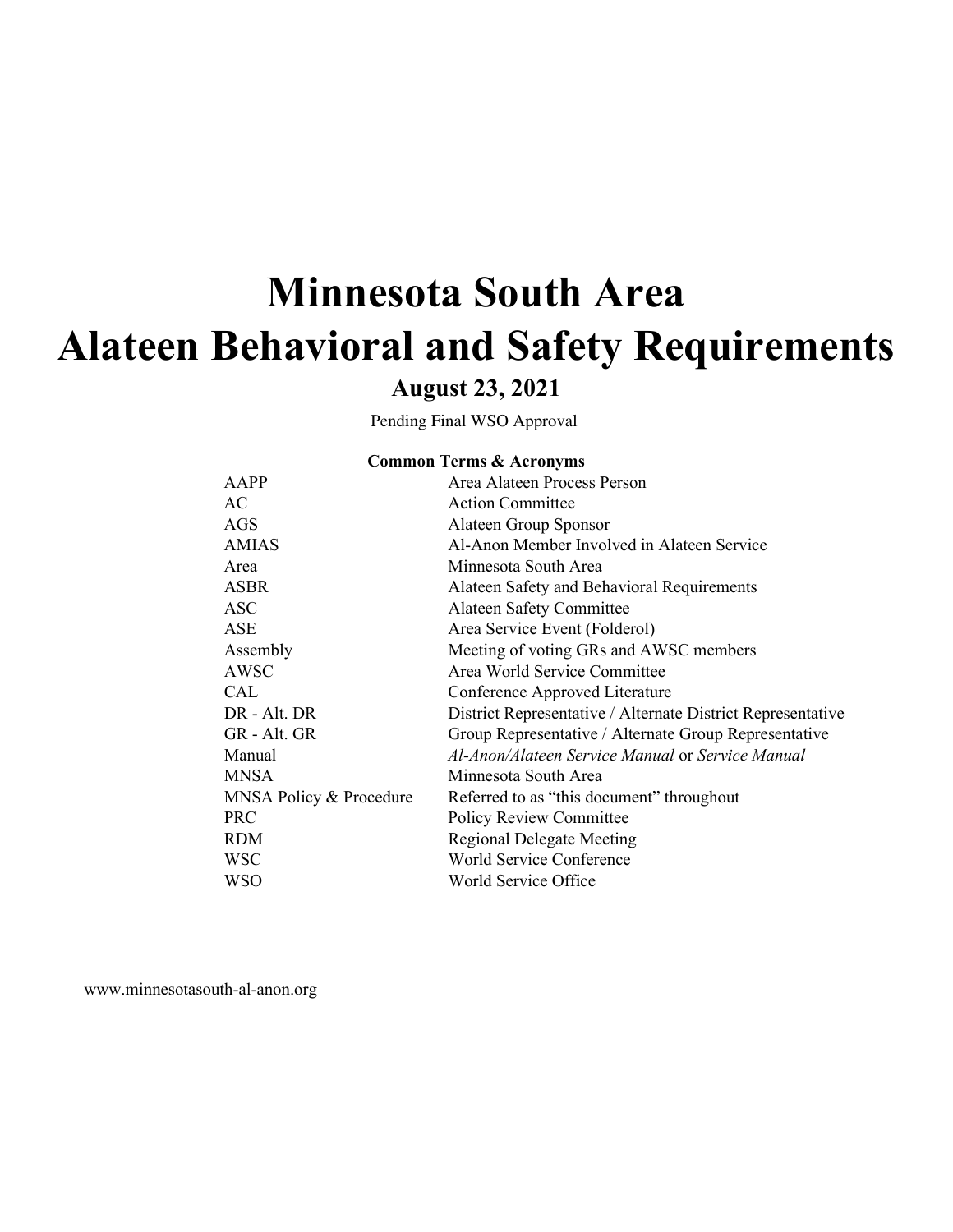#### **MINNESOTA SOUTH AREA AL-ANON'S ALATEEN SAFETY AND BEHAVIORAL REQUIREMENTS (ASBR)**

#### **I. Alateen Safety & Behavioral Requirements**

**A. Purpose:** Alateen is of paramount importance to all of us in Al-Anon as we seek recovery for our families, friends, and ourselves from the family disease of alcoholism. MNSA strives to provide safe places for our younger family members to find the hope and healing we've discovered in Al-Anon.

In accordance with the 2003 Alateen Motion by Al**-**Anon Family Groups' Board of Trustees, MNSA Al-Anon/Alateen developed these ASBR. It will be incumbent on our MNSA Alateen Coordinator, ASC, AMIAS, Al-Anon, and Alateen members to accept and carry these out.

#### **B. Support of Alateen Groups:**

- **1.** Alateen groups need to stay connected to other Alateen and Al-Anon groups. This begins by Alateen Group Representatives attending district meetings and MNSA Assemblies. Contacts made within the fellowship provide resources to strengthen groups, cooperate in public outreach, learn new program ideas, and to experience and improve personal relationships.
- **2.** It's the support of Al-Anon that helps Alateen groups to survive and thrive, especially Al-Anon groups meeting at the same time and location as Alateen. Children from the families of Al-Anon and AA members often hear about Alateen from outreach within the fellowships. Future AMIAS [Al-Anon Member(s) Involved in Alateen Service], and support for those AMIAS, come from our Al-Anon groups. DRs can also be great support for Alateen groups and their AMIAS. DRs may be invited to attend Alateen meetings to share their recovery experience.
- **C. Definition of AMIAS:** An AMIAS is a person directly involved with Alateen members in the context of service to Alateen.
	- **1.** AMIAS fall into the following categories:
		- **a.** Alateen Group Sponsor (AGS): AMIAS sponsoring any Alateen meeting on a regular basis.
		- **b.** Substitute AMIAS: AMIAS sponsoring an Alateen meeting when an AGS is absent.
		- **c.** Conference AMIAS: AMIAS working directly with Alateen members to plan, organize, or supervise Alateen activities at any conference hosting Alateen meetings, speakers or other Alateen activities. This includes Alateen-specific conferences, such as Midlake, in which Minnesota Alateen Groups and AMIAS participate in planning.
		- **d.** Transportation AMIAS: AMIAS who provide rides for Alateens going to and from meetings, conferences, or speaking engagements. This does not apply to private arrangements initiated by any Alateen or the parent or legal guardian of any Alateen.
		- **e.** All AMIAS must be certified per MNSA requirements as described in Section D and must meet all ASBR in accordance with Section E.

#### **D. AMIAS Certification and Recertification.**

- 1. To be certified, every AMIAS must:
	- a. Regularly attend Al-Anon meetings.
	- b. Actively work with an Al-Anon sponsor.
	- c. Be at least 21 years old.
	- d. Have attended Al-Anon regularly for at least two years, in addition to any time spent in Alateen. Note: Items a through d are verified through a reference check consisting of 7 questions asked of the applicant's two references by the Alateen Coordinator in a phone call.
	- e. Complete a background screening, conducted by our AAPP, verifying that they have no felony convictions and have not been charged with child abuse or any other inappropriate sexual behavior in accordance with Section D (3). Background checks to be updated for individual AMIAS every 3 years of their service.
	- f. Not have demonstrated emotional problems, which could result in harm to Alateen members, as determined by ther Alateen Coordinator and AAPP, who may also seek advice from the full ASC.
	- g. The AMIAS is prohibited from engaging in conduct that is contrary to applicable laws.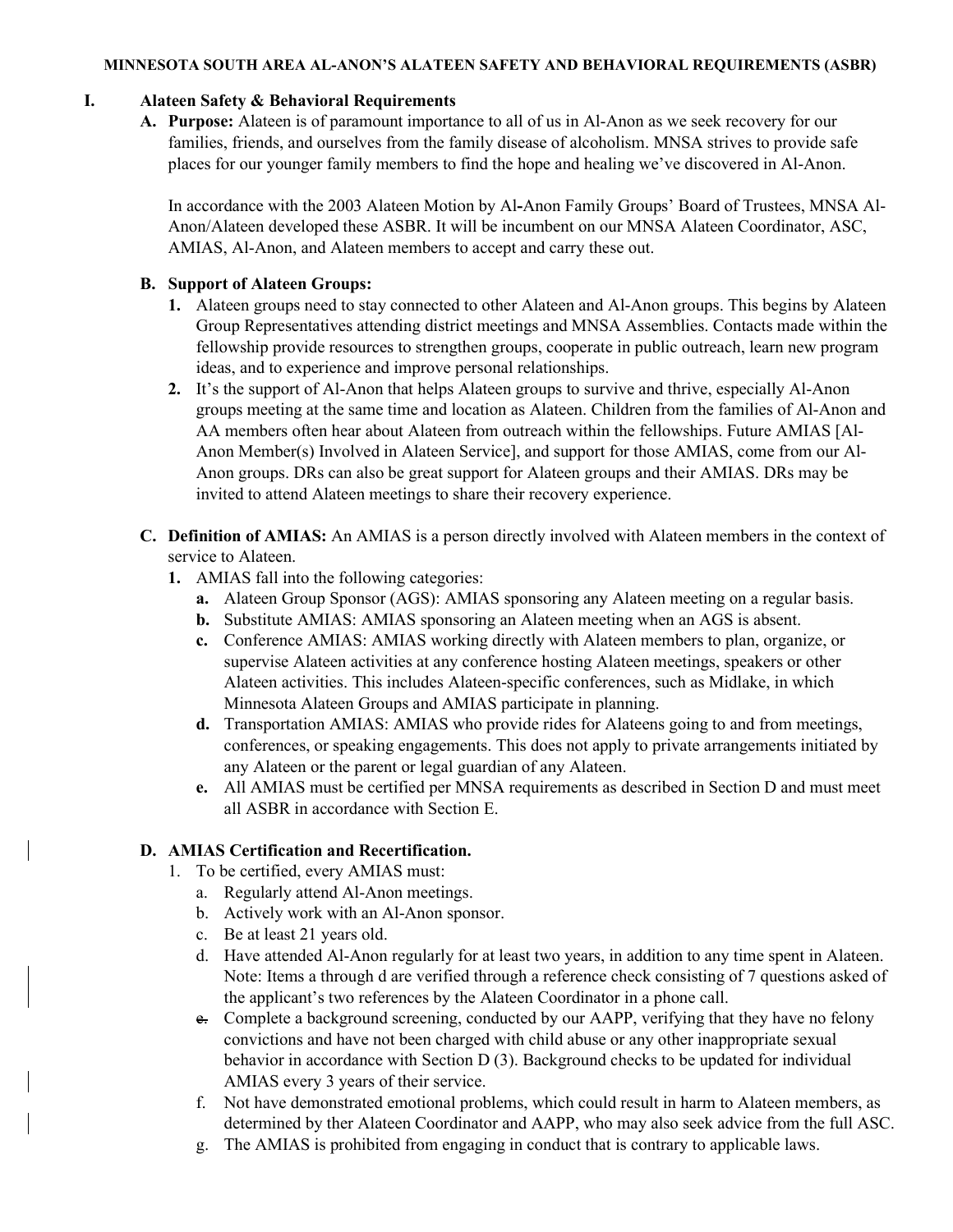- 2. All AMIAS applicants must attend at least one AMIAS training prior to any service directly involving Alateens and one AMIAS training annually to remain certified as an AMIAS in MNSA.
- 3. For the protection and safety of Alateen members and AMIAS, all of the following must be practiced in the MNSA AMIAS certification process:
	- a. The contracted background screening agency will store all background screening applications and reports.
	- b. MNSA will pay the cost of background screenings for all AMIAS and AMIAS applicants.
	- c. Our MNSA AAPP and Alateen Coordinator are the only trusted servants with administrative access to the background screening agency website and any background screening results. When necessary, a MNSA Officer who is also currently certified as an AMIAS in MNSA can be designated to assist.
- 4. AMIAS certification procedures will be reviewed and upheld by our MNSA ASC at least once per MNSA service panel.
- **E. Essential Safety and Behavior Requirements.** The following requirements must be met by all AMIAS, Alateens, and attendees at events with Alateen participation in MNSA. Anyone not in compliance will be excluded from participation in Alateen service and all Alateen activities at the event.
	- 1. For the protection of Alateen members and the AMIAS, at least one currently certified MNSA AMIAS is required in every Alateen meeting.
	- 2. AMIAS are prohibited from engaging in overt or covert sexual interactions when Alateen members are present.
	- 3. Alateens are prohibited from engaging in overt or covert sexual interactions on meeting property.
	- 4. AMIAS may not engage in any behavior that is prohibited in federal, state, and/or local law.
	- 5. AMIAS and Alateens are prohibited from using alcohol or illegal substances at Alateen meetings, events, and on meeting property when any Alateens are present or expected.

### **F. Supervision of Alateen Members.**

- 1. AMIAS will supervise Alateen members at:
	- a. Regular Alateen meetings: in the Alateen room, for the duration of Alateen meetings or activities.
	- b. Events with Alateen participation: whenever Alateen members are in the Alateen room.
	- c. Alateen-specific conferences: whenever Alateens are on the conference property, for the duration of the conference.
- 2. AMIAS are NOT responsible for supervising Alateens at:
	- a. Regular Alateen meetings: before and after regular Alateen meetings or when Alateens are not in the meeting room, except as required by hosting venue.
	- b. Conferences with Alateen participation: whenever Alateen members are NOT in the Alateen room.

## **G. Alateen Participation at Conferences and Events.**

- 1. One MNSA AMIAS must be in attendance for every four Alateens at Alateen-specific conferences, events occurring in MNSA using the name "Alateen", or events planned by MNSA AMIAS and/or Alateen members.
- 2. Alateens desiring to attend an Alateen specific conference must obtain prior verbal approval from the AGS or AMIAS who will be responsible for the Alateen at the conference.

3. MNSA requires that the AAC or AAPP serve as liaison to any conference with Alateen participation so that both the Area and the conference can be assured that the conference conforms to the MNSA ASBR and that any AMIAS in service at the conference are currently certified.

4. Written permission from a parent or legal guardian is required when transporting any Alateen(s) to meetings or conferences. A medical release signed by a parent or legal guardian must be secured when an Alateen will be away from home overnight. (Refer to Alateen Guidelines G34 for recommended parental permission and medical release forms). Completed permission forms and medical releases must be retained by the AMIAS responsible for the Alateen. When circumstances prevent any AMIAS from obtaining a written parental/legal guardian permission form, the responsible AMIAS must obtain verbal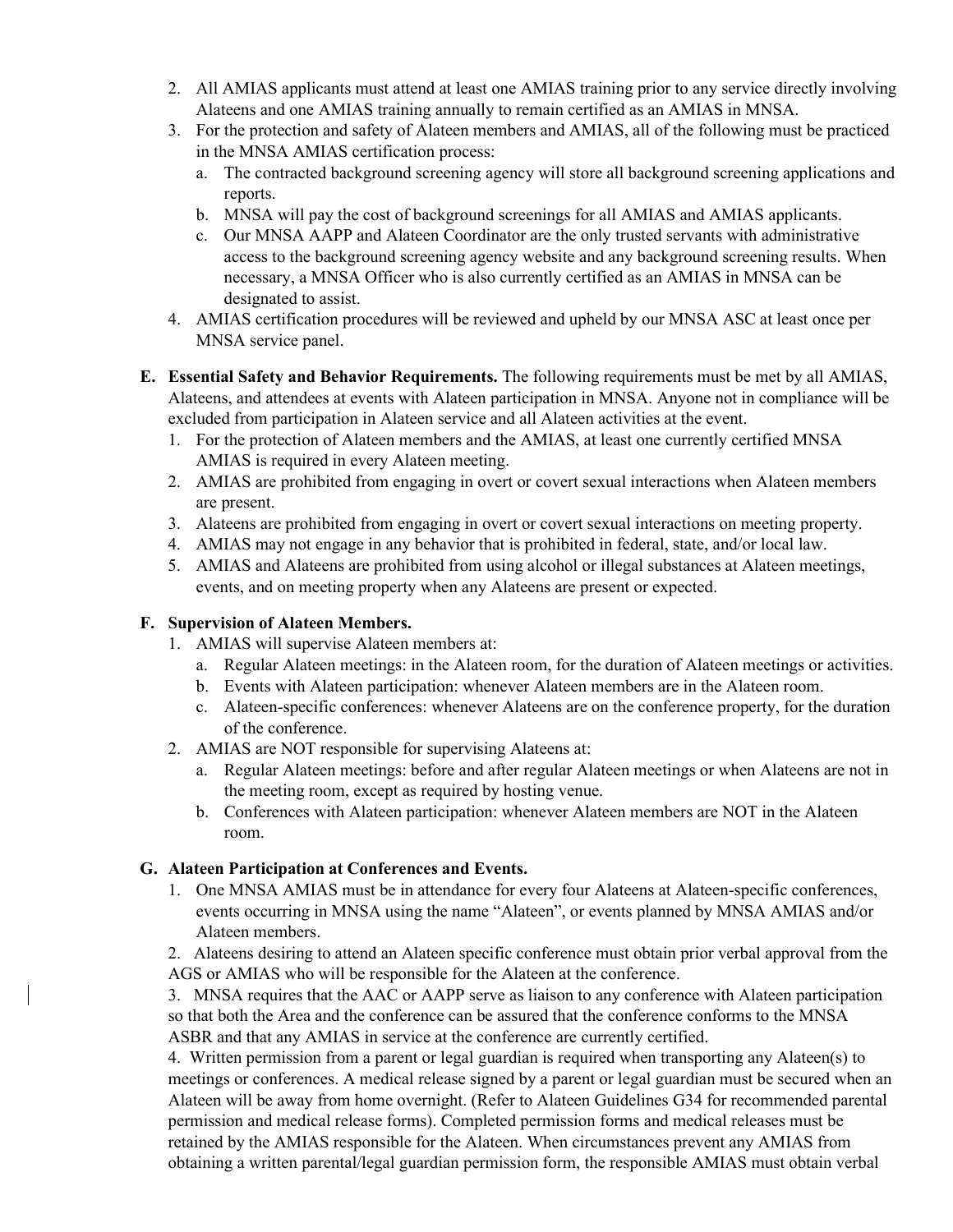AND text or e-mail authorization prior to transporting that Alateen. Documentation must be forwarded by the AMIAS and retained by the AAPP for 3 years.

#### **H. Problem Solving in Alateen Groups.**

- 1. Any AMIAS, Alateen, parent or legal guardian of any Alateen may contact a DR, our MNSA Alateen Coordinator and/or AAPP, or any MNSA ASC member for help with issues within an Alateen group that defy resolution informally within that group. The "Digest of Al-Anon and Alateen Policies" section of the Al-Anon/Alateen Service Manual is a compilation of the World Service Conference's group conscience on resolving many group questions or problems. Al-Anon's Twelve Traditions and Concepts of Service may also be directly consulted for solutions. A DR, Alateen Coordinator, AAPP or ASC member may assist holding a discussion about the problem to arrive at a group conscience.
- 2. There may be problems of a more serious nature that would be inappropriate for group discussion or group problem solving, such as violent behavior or an accusation of abuse.
	- a. If a situation arises involving allegations that any AMIAS engaged in inappropriate behavior, violence, , or other actions contrary to our Legacies, the following steps must be taken.
		- i. If the accused AMIAS is an AGS, the affected group's DR and the MNSA Alateen Coordinator will meet with the Alateen group to discuss a temporary change and to help the group members determine their needs. Confidential information relating to the allegation will not be shared with any Alateens or other AMIAS not connected to the ASC. AMIAS status for the individual is temporarily suspended until complete resolution of the issue is achieved.
		- ii. The MNSA Alateen Coordinator and ASC will determine if a referral for an outside legal investigation is warranted. Nothing decided by the MNSA Alateen Coordinator and/or ASC precludes any individual from making such a referral.
	- b. If a situation arises involving allegations that an Alateen member has engaged in inappropriate sexual contact, violence, threatening behavior or other serious conduct, the following steps must be taken.
		- i. When possible, an Alateen that is removed from an event or meeting will be returned to the supervision of their parent or guardian. When that is not possible, the currently responsible AMIAS or the AAC will decide how to best address the group's or event's needs while maintaining the safety of all Alateens.
		- ii. The Alateen shall meet with the ASC to determine a long-term solution, including possible notification of parent(s)/guardian(s).
		- iii. Any affected group, event, and the removed Alateen will be notified by the supervising AMIAS or the AAC whether the Alateen will be allowed to return.
		- iv. The MNSA Alateen Coordinator and ASC will determine if referral for outside investigation is warranted. Nothing decided by the MNSA Alateen Coordinator or ASC precludes any individual from making such a referral.
- **I. Additional Guidelines.** In addition to the foregoing, the following guidelines shall be followed, when practicable.
	- **1.** Alateen meetings are most successful when scheduled at the same time and location as an Al-Anon meeting.
	- **2.** AMIAS should confirm that all Alateen members have safely left the Alateen meeting before leaving the property.
	- **3.** It is preferred that AMIAS-especially AGS-make a commitment of two years. When an AGS intends to step down from Alateen service, sufficient time is needed to find a replacement, by utilizing your links of service (i.e. DR, AAC, and AAPP.